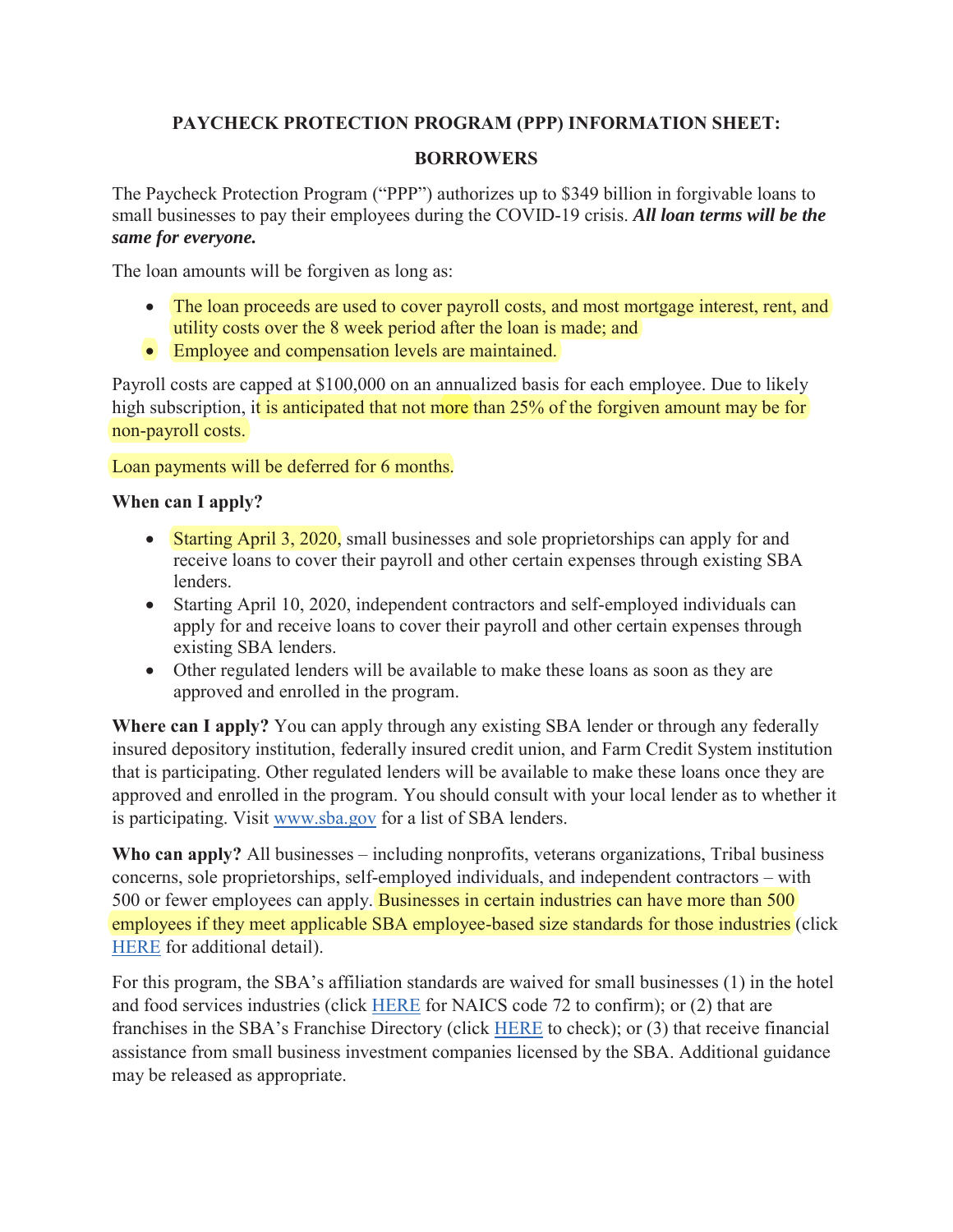**What do I need to apply?** You will need to complete the Paycheck Protection Program loan application and submit the application with the required documentation to an approved lender that is available to process your application by June 30, 2020. Click HERE for the application.

### What other documents will I need to include in my application? You will need to provide your lender with payroll documentation.

**Do I need to first look for other funds before applying to this program? No.** We are waiving the usual SBA requirement that you try to obtain some or all of the loan funds from other sources (i.e., we are waiving the Credit Elsewhere requirement).

**How long will this program last?** Although the program is open until June 30, 2020, we encourage you to apply as quickly as you can because there is a funding cap and lenders need time to process your loan.

#### **How many loans can I take out under this program?** Only one.

**What can I use these loans for?** You should use the proceeds from these loans on your:

- Payroll costs, including benefits;
- $\bullet$  Interest on mortgage obligations, incurred before February 15, 2020;
- $\bullet$  Rent, under lease agreements in force before February 15, 2020; and
- Utilities, for which service began before February 15, 2020.

**What counts as payroll costs?** Payroll costs include:

- Salary, wages, commissions, or tips (capped at  $$100,000$  on an annualized basis for each employee);
- Employee benefits including costs for vacation, parental, family, medical, or sick leave; allowance for separation or dismissal; payments required for the provisions of group health care benefits including insurance premiums; and payment of any retirement benefit;
- State and local taxes assessed on compensation; and
- For a sole proprietor or independent contractor: wages, commissions, income, or net earnings from self-employment, capped at \$100,000 on an annualized basis for each employee.

**How large can my loan be?** Loans can be for up to two months of your average monthly payroll costs from the last year plus an additional 25% of that amount. That amount is subject to a \$10 million cap. If you are a seasonal or new business, you will use different applicable time periods for your calculation. Payroll costs will be capped at \$100,000 annualized for each employee.

**How much of my loan will be forgiven?** You will owe money when your loan is due if you use the loan amount for anything other than payroll costs, mortgage interest, rent, and utilities payments over the 8 weeks after getting the loan. Due to likely high subscription, it is anticipated that not more than 25% of the forgiven amount may be for non-payroll costs.

You will also owe money if you do not maintain your staff and payroll.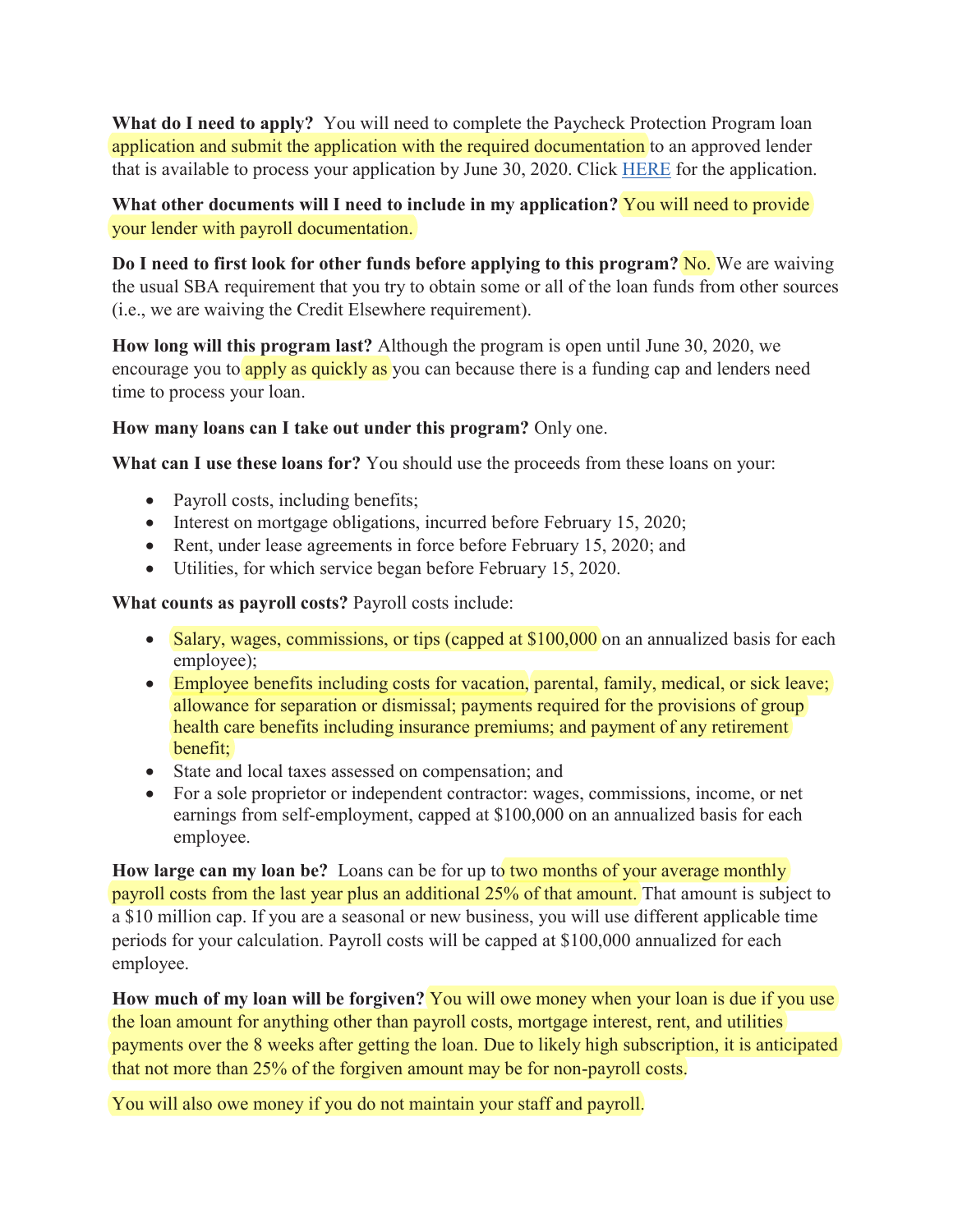- Number of Staff: Your loan forgiveness will be reduced if you decrease your full-time employee headcount.
- Level of Payroll: Your loan forgiveness will also be reduced if you decrease salaries and wages by more than 25% for any employee that made less than \$100,000 annualized in 2019.
- Re-Hiring: You have until June 30, 2020 to restore your full-time employment and salary levels for any changes made between February 15, 2020 and April 26, 2020.

**How can I request loan forgiveness?** You can submit a request to the lender that is servicing the loan. The request will include documents that verify the number of full-time equivalent employees and pay rates, as well as the payments on eligible mortgage, lease, and utility obligations. You must certify that the documents are true and that you used the forgiveness amount to keep employees and make eligible mortgage interest, rent, and utility payments. The lender must make a decision on the forgiveness within 60 days.

# **What is my interest rate?** 0.50% fixed rate.

**When do I need to start paying interest on my loan?** All payments are deferred for 6 months; however, interest will continue to accrue over this period.

**When is my loan due?** In 2 years.

**Can I pay my loan earlier than 2 years?** Yes. There are no prepayment penalties or fees.

**Do I need to pledge any collateral for these loans?** No. No collateral is required.

**Do I need to personally guarantee this loan?** No. There is no personal guarantee requirement. \*\*\*However, if the proceeds are used for fraudulent purposes, the U.S. government will pursue criminal charges against you.\*\*\*

**What do I need to certify?** As part of your application, you need to certify in good faith that:

- Current economic uncertainty makes the loan necessary to support your ongoing operations.
- The funds will be used to retain workers and maintain payroll or to make mortgage, lease, and utility payments.
- You have not and will not receive another loan under this program.
- You will provide to the lender documentation that verifies the number of full-time equivalent employees on payroll and the dollar amounts of payroll costs, covered mortgage interest payments, covered rent payments, and covered utilities for the eight weeks after getting this loan.
- Loan forgiveness will be provided for the sum of documented payroll costs, covered mortgage interest payments, covered rent payments, and covered utilities. Due to likely high subscription, it is anticipated that not more than 25% of the forgiven amount may be for non-payroll costs.
- All the information you provided in your application and in all supporting documents and forms is true and accurate. Knowingly making a false statement to get a loan under this program is punishable by law.